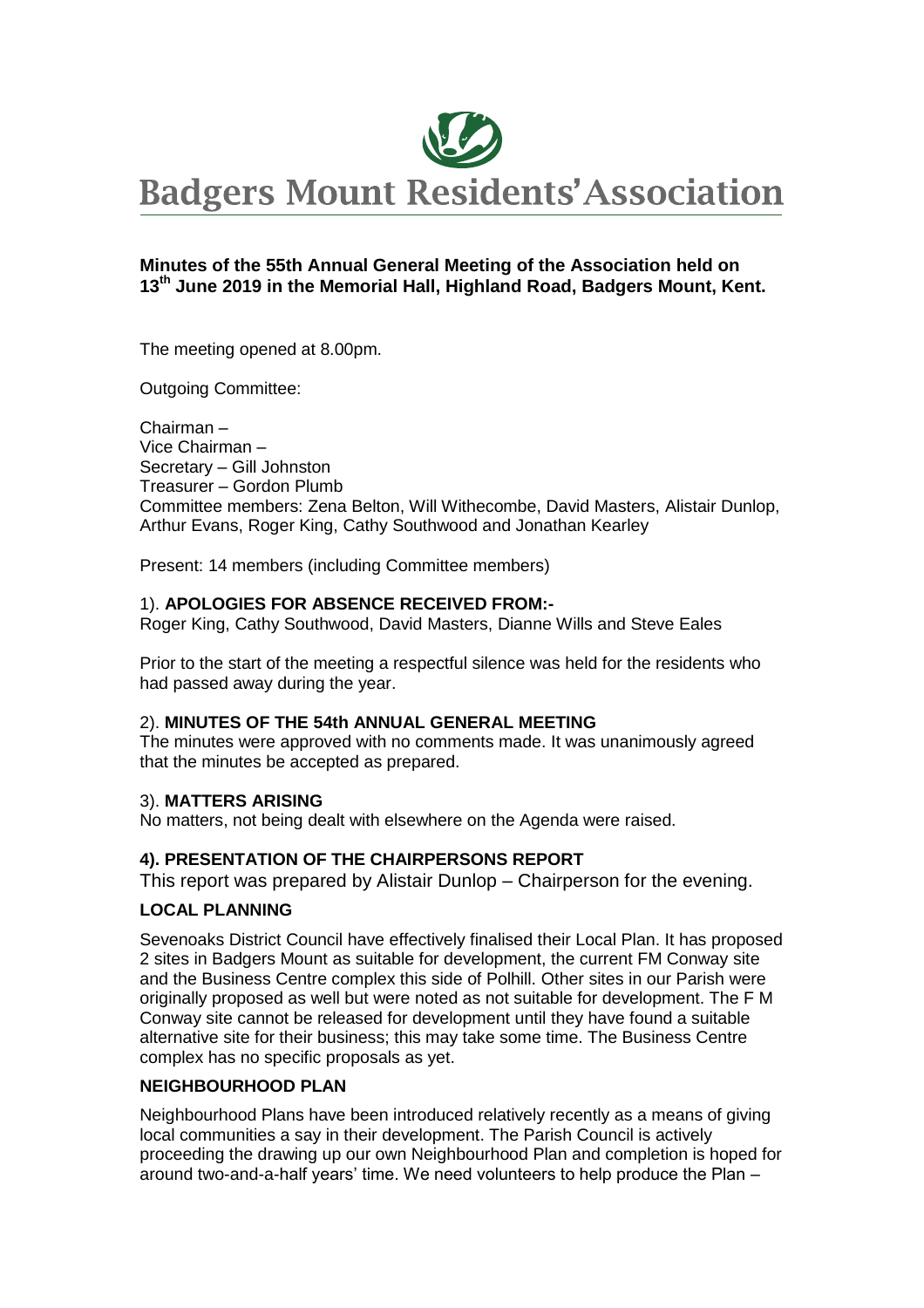Steering Group meetings are held on the third Thursday of the month in this hall from 7.30pm, following the Parish Council planning meeting. The next meeting will be on the  $20^{th}$  June 2019.

### **TREE SAFETY WORKS**

Following a number of recent incidents where fallen trees at Badgers Mount have caused disruption and property damage, the BMRA called on some local arboriculturalists to carry out safety inspections of the trees lining our unadopted roads. These inspections identified a number of trees in Highland Road and Badgers Road that were dead and/or had dead branches and which were considered a potential danger to residents, their property and to all users of our roads. Competitive quotations were obtained and a contractor appointed, however most of the trees are covered by a Tree Preservation Order and an application was made to SDC. After some delay a qualified consent was received and the works were duly carried out over two days during the middle of May. The contractor was very caring and considerate and completed the works to an exceptionally high standard, clearing and removing all waste material. They cut logs and stacked them within the verges to serve as a haven for wildlife and we suggested residents may wish to avail themselves of a few logs, requesting some be left for others and for the wildlife. Sadly, within a couple of days a 4x4 with trailer was seen driving away with all the logs! We are proposing to plant new trees later in the year to ensure the beauty of Badgers Mount is maintained for the future. We would like to thank the residents for their support and understanding and apologise for any inconvenience this work may have caused. We must also record our thanks to the Parish Council who donated 50% of the overall cost. The final cost came in under budget at £2,280.00 (saving £135.00). This work was lead by Roger King and David Masters on behalf of the residents and our thanks are due to both of them for their time and for organising the work.

# **BADGERS ROAD ENTRANCE**

The Badgers Road entrance from the Orpington By Pass has suffered in the last twelve months from vehicles – predominately delivery lorries – driving in a straight line over the kerb and destroying the grass verge. With assistance from the care home contractor we had this area repaired on a number of occasions, only for it to be driven over again within days, if not hours. KCC Highways Department were approached and they have agreed to carry out a kerb modification with a solid runover area. We were however asked to contribute to the costs and we are pleased to say this is being shared equally with the Parish Council and the Road Maintenance Fund at £400.00 each. This work will be carried out in the near future. Our thanks are due to Roger King – who is chair of the Road Maintenance Fund for driving this work through to a satisfactory conclusion.

### **NEIGHBOURHOOD WATCH**

The local Neighbourhood Watch has been established within the Residents Association and a number of people have volunteered as co-ordinators. They have made themselves known to their patches, but ask afterwards if you are not certain who your co-ordinator is. There were several burglaries a month or so ago and this led to discussions of possible security improvements.

**PLANNING REPORT** - Please see the attached report given by Gordon Plumb

# **SOCIAL EVENTS**

The following report was prepared by Zena – Social events continue to happen in Badgers Mount, however it is being increasingly difficult to engage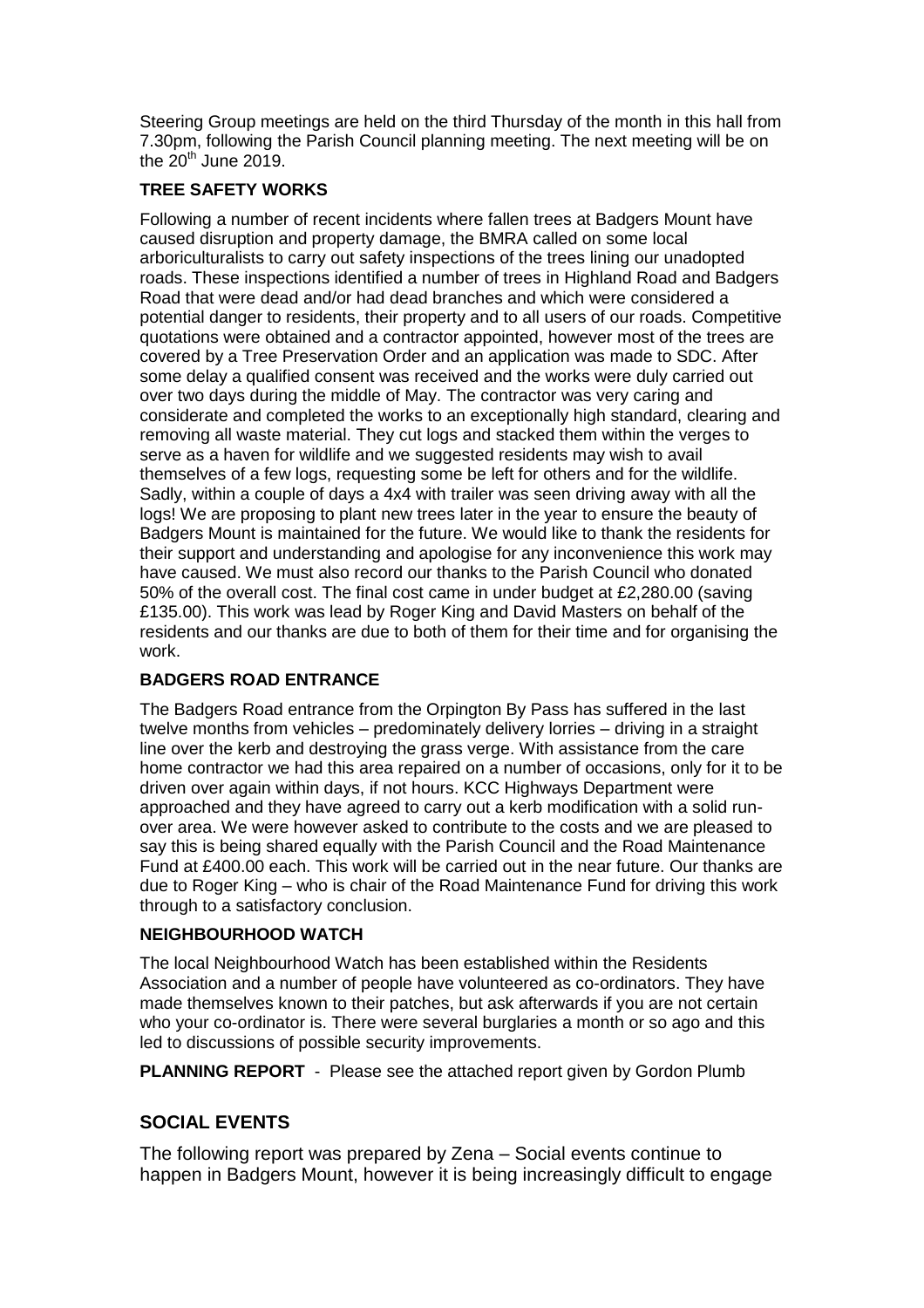all members of the Badgers Mount Community. This year we had a very successfully wine tasting and restarted the tradition of carol singing. After several requests in the newsletter for ideas as to what people would like to see in the social calendar there has been little or no response. With this in mind I will continue to run events that have previously been successful and hope that through better publicity the popularity will increase. At these events those attending might generate further ideas. It has been suggested that all events (even if free) need to have a ticket system to ensure people have committed to attend, thank you to Gladys and Dave who have volunteered to receive money and issue tickets from their home for future events. After discussion the following ideas were suggested:- Beer and BBQ event, wine tasting evening, Christmas Fair – to be co-ordinated by Maureen Evans, Christmas or New Year afternoon tea rather than a Christmas or New Year's Eve party and Carol singing around the Badgers Mount. It was agreed that we need to make more of an effort to increase the membership of the Badgers Mount website and advertise all events on there. The use of WhatsApp group for the whole of Badgers Mount would reach an additional group of residents. **Open Garden 2021** There was a general consensus in the room that I should go ahead with discussions to include Badgers Mount gardens into the Halstead open garden event. The theme would be 'ordinary gardens owned and maintained by ordinary people for other ordinary people to visit' – we are not planning this to be a show garden event. We could also open up the Memorial Hall for refreshments, craft / gardening stalls etc. on the day. Other suggestions for events: Cocktail evening including Mocktails or/and Flavoured Gin making workshop. As always I am willing to run any event – all I need is the commitment from a group of people to come along and support the event and ensure that there are a minimum number attending. Zena was thanked by Alistair for her commitment and enthusiasm in organising the social events.

### **5. PRESENTATION OF ACCOUNTS, TREASURER'S REPORT AND APPOINTMENT OF AUDITOR**

Please see attached income and expenditure for the year ending 31<sup>st</sup> March 2019. This balance sheet was audited by John Grint and he was thanked for services. Acceptance of the accounts was proposed by Martin Johnston and seconded by Maureen Evans and agreed by all. John Grint has very kindly agreed to audit next year's accounts for the BMRA. This was proposed by Zena Belton and seconded by Arthur Evans and agreed by all.

It was proposed that the Community Fund (under capital reserves on the balance sheet) amounting to £1688.80 set up by Margaret Tutt should be put towards Social events. The following statement was made:- 'The community fund (capital reserves amounting to £1688.80) to be used for any event for the benefit of Badgers Mount residents provided all residents are made aware of it'. A vote was taken and all present were in favour. The Commmunity Protection Reserve totaling £8532.45 was for the Conways fighting fund (for legal advice etc). It was agreed for it to remain as we may need it in the future.